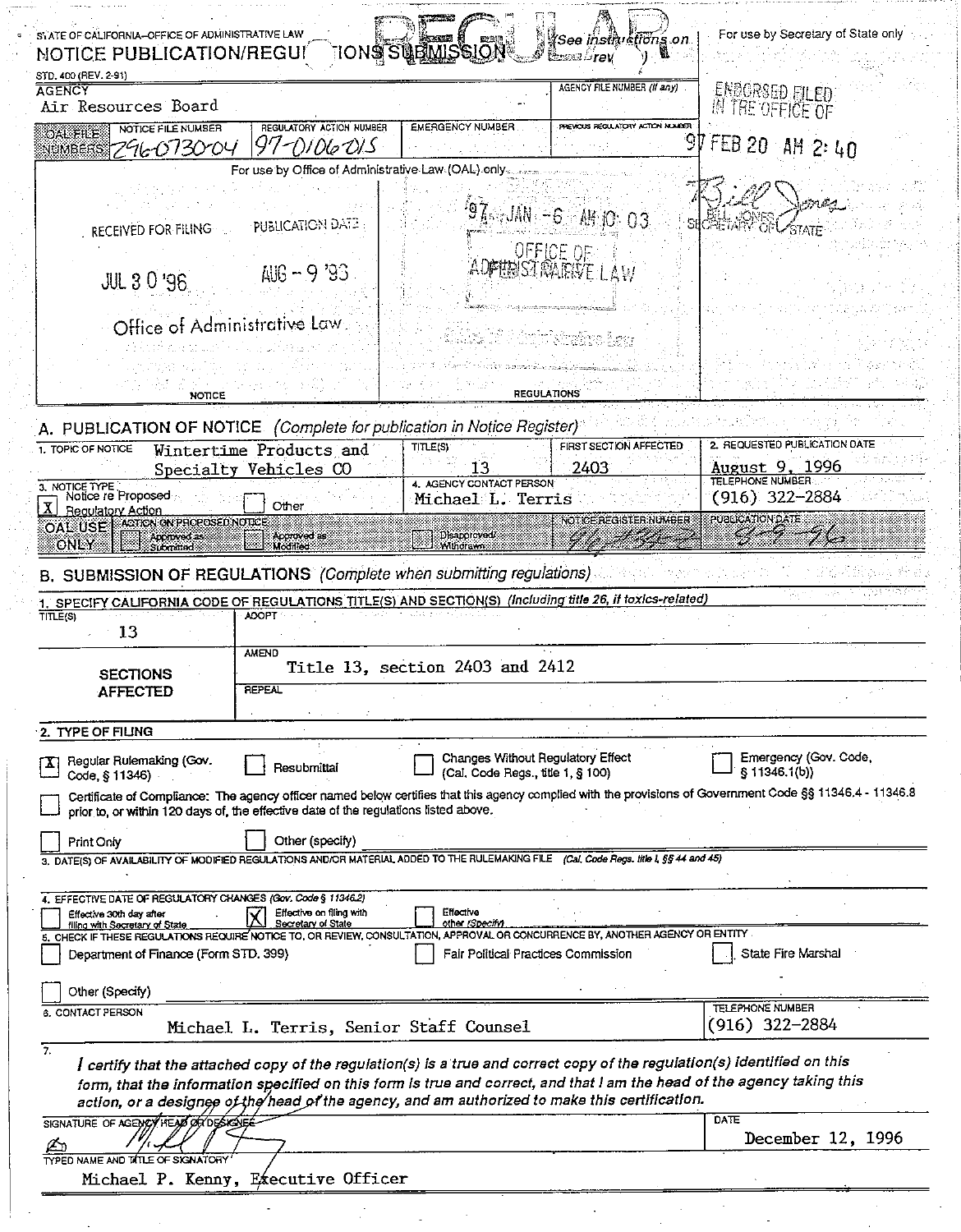## FINAL REGULATION ORDER

## Sections 2403 and 2412, Title 13, CCR

Amend Title 13, California Code of Regulations, Chapter 9, Article 1, section 2403 to read as follows:

2403. Exhaust Emission Standards and Test Procedures-Utility and Lawn and Garden Equipment Engines.

(a) . This section shall be applicable to utility and lawn and garden equipment engines produced on or after January 1, 1995.

(b) Exhaust emissions from new utility and lawn and garden equipment engines, manufactured for sale, sold, offered for sale, introduced or delivered for introduction into commerce in, or imported into California, shall not exceed:

## Exhaust Emission Standards (grams per brake horsepower-hour)

I. Q40.

| Calendar Year   | Engine<br>Class <sup>(1)</sup> | Hydrocarbon<br>plus oxides of<br>nitrogen <sup>(2)</sup> | Hydrocarbon <sup>(2)</sup> | Carbon<br>Monoxide | Oxides of<br>Nitrogen | Particulate |  |
|-----------------|--------------------------------|----------------------------------------------------------|----------------------------|--------------------|-----------------------|-------------|--|
| 1995            | $\mathbf I$                    | 12.0                                                     | --                         | 300                | ÷<br>--               | $0.9^{(3)}$ |  |
|                 | $\mathbf{I}$                   | 10.0                                                     | --                         | 300                | --                    | $0.9^{(3)}$ |  |
|                 | III <sup>(4)</sup>             | $-\bullet$                                               | 220                        | 600                | 4.0                   | ---         |  |
|                 | IV <sup>(4)</sup>              | --                                                       | 180                        | 600                | 4.0                   | --          |  |
|                 | $V^{(4)}$                      | --                                                       | 120                        | 300                | 4.0                   | --          |  |
| 1996 to<br>1998 | I                              | $12.0^{(6)}$                                             | --                         | 350                | --                    | $0.9^{(3)}$ |  |
|                 | $\Pi$                          | $10.0^{60}$                                              | --                         | 350                | --                    | $0.9^{(3)}$ |  |
|                 | III <sup>(4)</sup>             | --                                                       | $-220^{60}$                | 600                | $4.0^\text{O}$        | --          |  |
|                 | IV <sup>(4)</sup>              | --                                                       | $180^{60}$                 | 600                | $4.0^{60}$            | $- -$       |  |
|                 | $V^{(4)}$                      | --                                                       | $120^{60}$                 | 300                | $4.0^{60}$            | --          |  |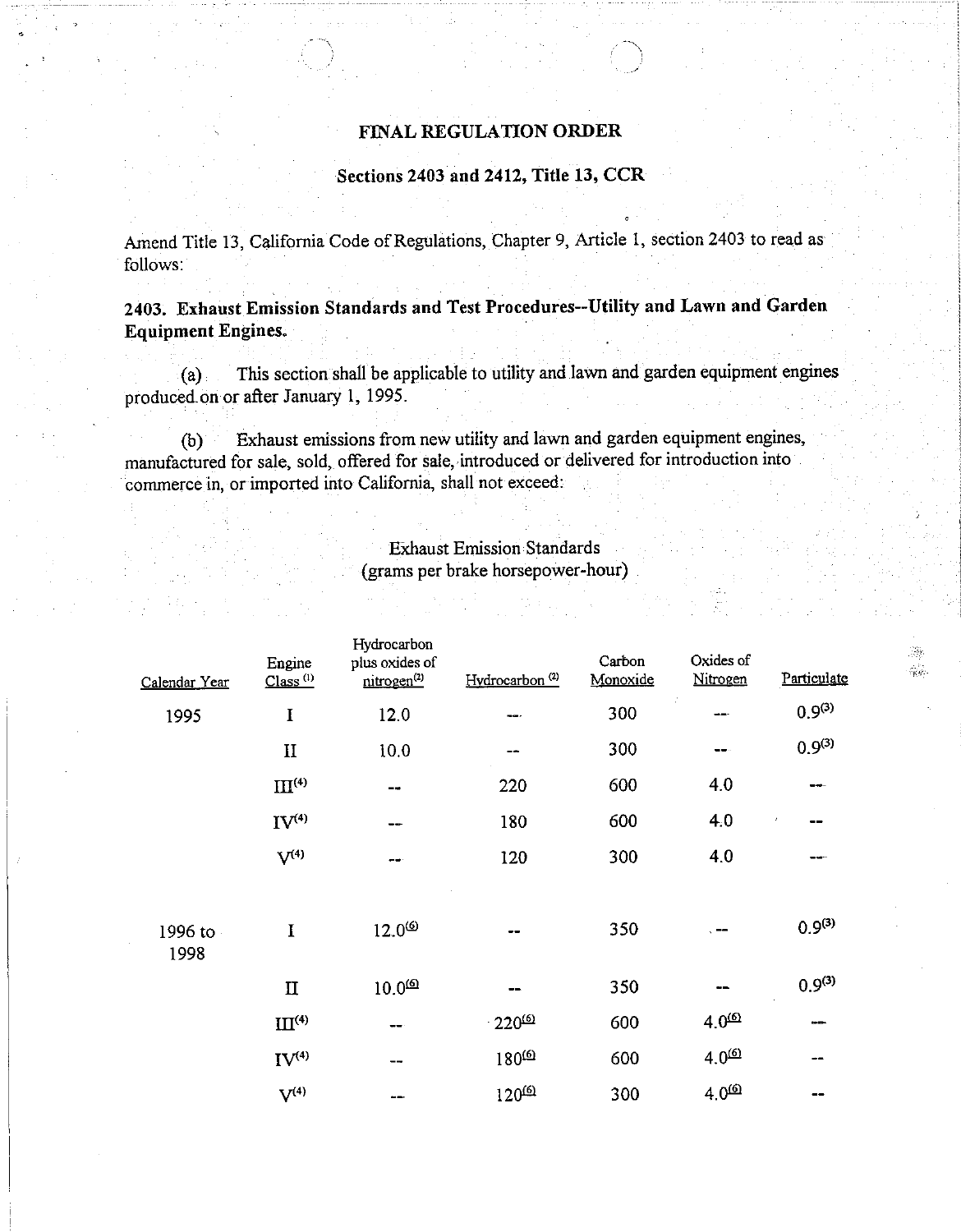| Calendar Year                         | Engine<br>Class <sup>(1)</sup> | Hydrocarbon<br>plus oxides of<br>nitrogen <sup>(2)</sup> | Hydrocarbon <sup>(2)</sup> | Carbon<br>Monoxide | Oxides of<br>Nitrogen | Particulate  |
|---------------------------------------|--------------------------------|----------------------------------------------------------|----------------------------|--------------------|-----------------------|--------------|
| 1999 and<br>subsequent <sup>(6)</sup> | I, II                          | $3.2^{60}$                                               |                            | 100                |                       | $0.25^{(5)}$ |
|                                       | III. IV,<br>$\binom{1}{4}$     |                                                          | $50(^{6})$                 | 130                | $4.0^{60}$            | $0.25^{(5)}$ |

(1) "Class I" means utility and lawn and garden equipment engines less than 225 cc in displacement.

"Class II" means utility and lawn and garden equipment engines greater than or equal to 225 cc in displacement.

"Class III" means hand held utility and lawn and garden equipment engines less than 20 cc in displacement.

"Class IV" means hand held utility and lawn and garden equipment engines 20 cc to less than 50 cc in displacement.

"Class V" means hand held utility and lawn and garden equipment engines greater than or equal to 50 cc in displacement.

(2) The Executive Officer may allow gaseous-fueled (i.e., propane, natural gas) engine families, that satisfy the requirements of the regulations, to certify to either the hydrocarbon plus oxides of nitrogen or hydrocarbon emission standard, as applicable, on the basis of the non-methane hydrocarbon (NMHC) portion of the total hydrocarbon emissions.

(3) Applicable to all diesel-cycle engines.

(4) These standards may be used for engines that meet the requirements of (i) and (ii) below, and for two-stroke engines that exclusively power snowthrowers.

(i) The engine must be used in a hand-held piece of equipment. To be classified as a hand-held piece of equipment, the equipment must require its full weight to be supported by the operator in the performance of its requisite function.

(ii) The engine and equipment must require multi-positional characteristics for use (e.g. it must be capable of operating in any position, upside down, or sideways as required to complete the job).

(5) Applicable to all diesel-cycle engines, and all two-stroke engines.

(6) Engines used exclusively in snowthrowers and ice augers need not certify to or comply with the HC and NOx standards at the option of the manufacturer.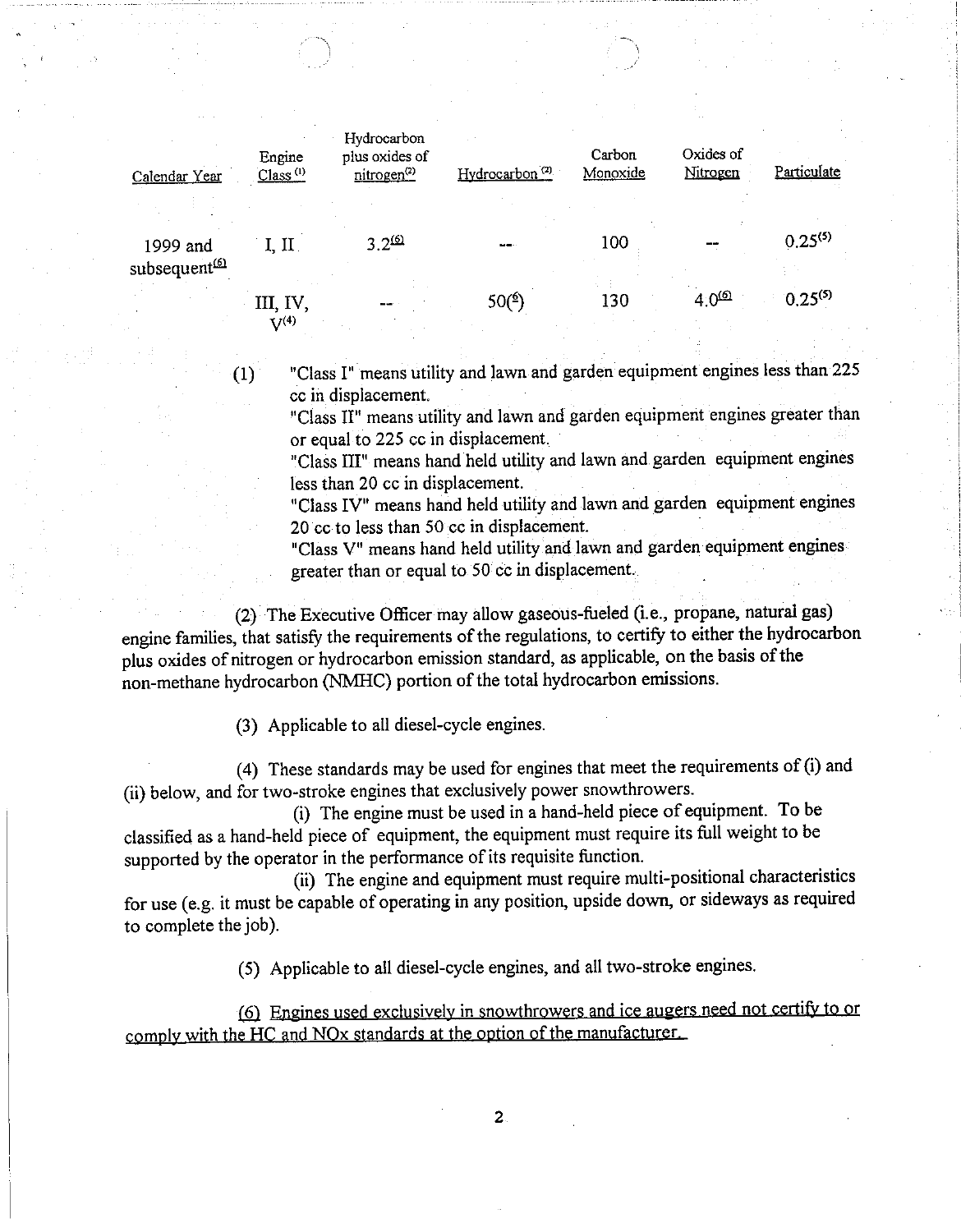(c) The test procedures for determining compliance with the standards for exhaust emissions from new utility and lawn and garden equipment engines are set forth in "California" Exhaust Emission Standards and Test Procedures for 1995 and Later Utility and Lawn and Garden Exhaust Emission Standards and Test Procedure for  $\frac{1}{2}$  and  $\frac{1}{2}$  and  $\frac{1}{2}$  and  $\frac{1}{2}$  and  $\frac{1}{2}$  and  $\frac{1}{2}$  and  $\frac{1}{2}$  and  $\frac{1}{2}$  and  $\frac{1}{2}$  and  $\frac{1}{2}$  and  $\frac{1}{2}$  and  $\frac{1}{2}$  and  $\frac$ Equipment Engines", adopted March 20, 1992, and last amended January 25, 1996.

(d) In 1995 and subsequent years, fire and police departments, and other entities which specialize in emergency response may purchase emergency equipment powered by a non-California certified engine only when such equipment with a California-certified engine is not available. For certified engine only when such equipment with a California-certified engine is not a non-Californi purposes of this section, a request to purchase emergency emergency emergency emergency emergency emergency of certified engine shall be submitted for approval to the Executive Officer.

(e) No new engines shall be produced for sale to replace pre-1995 model equipment after January 1, 1999, unless those engines comply with the 1995 model emission standards.

(f) Any new equipment engine certified to comply with California emission standards and test procedures for on-road or other on-road applications may, upon approximately Executive Officer, be in compliance with these regulations.

NOTE: Authority cited: Sections 39600, 39601, 43103 and 43018, Health and Safety Code. Reference: Sections 43013, 43017 and 43018, Health and Safety Code.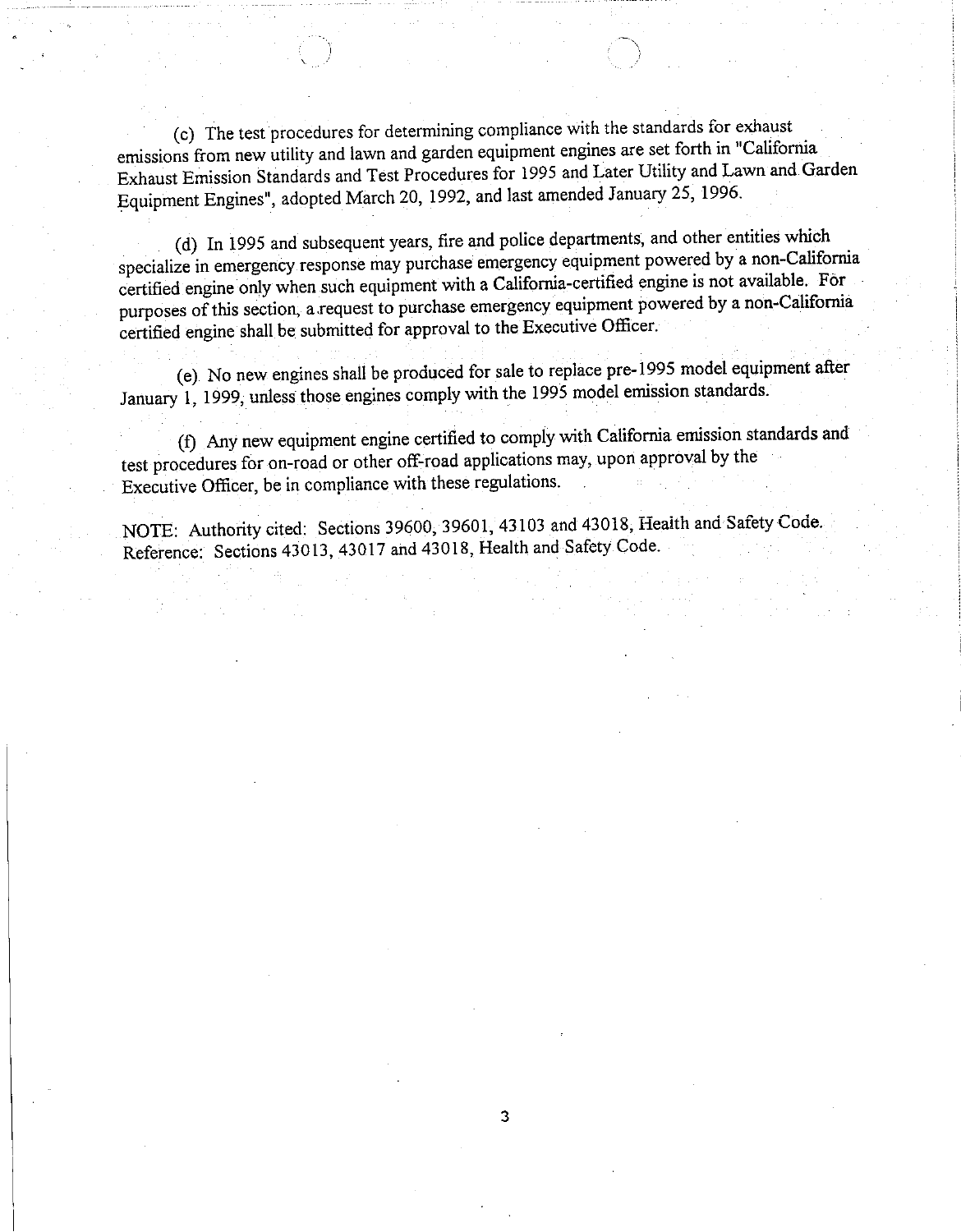Amend Title 13, California Code of Regulations, Chapter 9, Article 3, section 2412 to read as follows:

2410. Applicability.

1.

## History

2. U.S. EPA granted California authorization on December 23. 1996 (61 Fed Reg. 69093. December 31. 1996).

2412. Emission Standards and Test Procedures--New Off-Highway Recreational Vehicles and Engines.

(a) This section shall be applicable to specialty vehicle engines under 25 horsepower produced on or after January 1, 1995, and all other off-highway recreational vehicles and engines used in such vehicles produced on or after January 1, 1997.

(b) For purposes of certification in California, manufacturers shall comply with the following exhaust emissions from new off-highway recreational vehicles and engines that are sold, leased, used, or introduced into commerce in California. Exhaust emissions shall not exceed: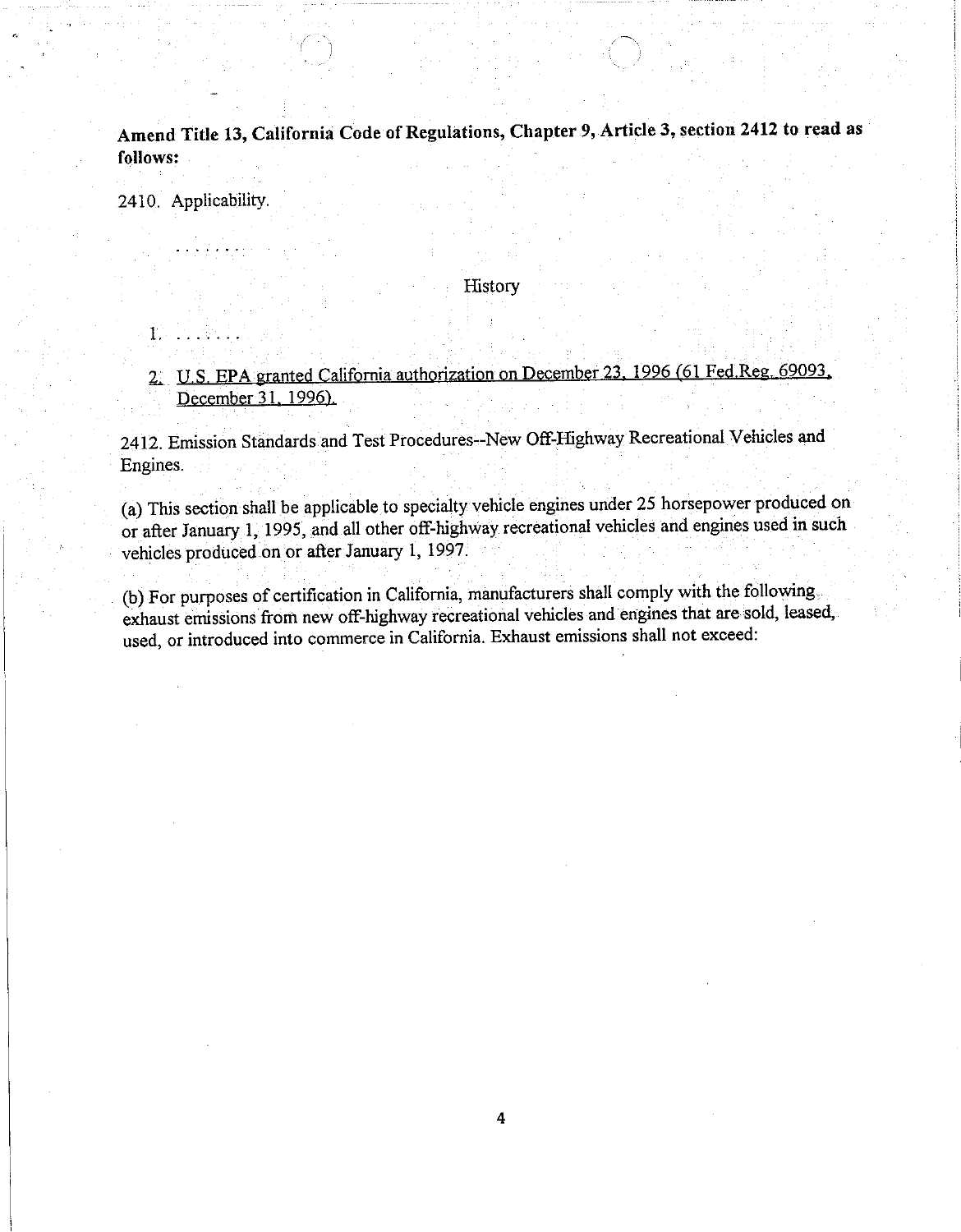| 02720797 | 09:53 | AIR RESOURCES EXECUTIVE OFFICE $\rightarrow$ 9163236826 |  | . | NO., | . 940 | DZE |
|----------|-------|---------------------------------------------------------|--|---|------|-------|-----|
|          |       |                                                         |  |   |      |       |     |

|  | NO. 940 DE |  |  |
|--|------------|--|--|
|  |            |  |  |

| <b>Proposed Emission Standards</b>                                         |                                                                                                                                                                                                                                                                                                                                                                                 |                       |                    |                                  |  |  |  |
|----------------------------------------------------------------------------|---------------------------------------------------------------------------------------------------------------------------------------------------------------------------------------------------------------------------------------------------------------------------------------------------------------------------------------------------------------------------------|-----------------------|--------------------|----------------------------------|--|--|--|
| Vehicle &<br>Model                                                         | Hydrocarbon                                                                                                                                                                                                                                                                                                                                                                     | Oxides of<br>Nitrogen | Carbon<br>Monoxide | Particulate<br>$\text{Matter}^1$ |  |  |  |
| Year                                                                       |                                                                                                                                                                                                                                                                                                                                                                                 |                       |                    |                                  |  |  |  |
| $2^2$<br>Off-Road Motorcycles<br>and All-Terrain<br>Vehicles with Engines  |                                                                                                                                                                                                                                                                                                                                                                                 |                       | 15.0               |                                  |  |  |  |
| Greater Than 90 cc <sup>3</sup><br>1977 and Later<br>$(g/km)^4$            |                                                                                                                                                                                                                                                                                                                                                                                 |                       |                    |                                  |  |  |  |
| 1.2 <sup>2</sup><br>Off-Road Motorcycles<br>and All-Terrain Vehicles       |                                                                                                                                                                                                                                                                                                                                                                                 |                       | 15.0               |                                  |  |  |  |
| with Engines 90 cc or Less                                                 |                                                                                                                                                                                                                                                                                                                                                                                 |                       |                    |                                  |  |  |  |
| 1999 and Later                                                             |                                                                                                                                                                                                                                                                                                                                                                                 |                       |                    |                                  |  |  |  |
| (g/km)                                                                     |                                                                                                                                                                                                                                                                                                                                                                                 |                       |                    |                                  |  |  |  |
| Option<br>1997 and Later                                                   | to the off-road motorcycle and all-terrain vehicle standard using the<br>utility test procedures set forth in CCR, Title 13, section 2403;<br>and the incorporated document "California Exhaust Emission<br>Standards and Test Procedures for 1995 and Later Utility and<br>Lawn and Garden Equipment Engines" which is hereby<br>incorporated by reference herein <sup>3</sup> |                       |                    |                                  |  |  |  |
| Golf Carts in Federal Ozone<br>Non-Attainment Areas                        |                                                                                                                                                                                                                                                                                                                                                                                 |                       |                    |                                  |  |  |  |
| 1997 and Later                                                             | <b>ZERO</b>                                                                                                                                                                                                                                                                                                                                                                     | ZERO                  | ZERO               | <b>ZERO</b>                      |  |  |  |
| Specialty Vehicle Engines<br><25 horsepower                                |                                                                                                                                                                                                                                                                                                                                                                                 |                       |                    |                                  |  |  |  |
| 1995- <del>1998</del>                                                      | 10.0/12.0 <sup>6</sup> Combined                                                                                                                                                                                                                                                                                                                                                 |                       | 300                | 0.9                              |  |  |  |
| September 25, 1996                                                         |                                                                                                                                                                                                                                                                                                                                                                                 |                       |                    |                                  |  |  |  |
| September 26. 1996-1998<br>1999 and Later<br>$(y/Bb$ hp-hr) <sup>7</sup>   | 100/12.0 <sup>6</sup> Combined<br>3.2 Combined                                                                                                                                                                                                                                                                                                                                  |                       | 300 350<br>100     | 0.9 <sub>2</sub><br>0.25         |  |  |  |
| Go-Karts and Specialty Vehicle<br>Engines >25 horsepower<br>1997 and Later | 3.2 Combined                                                                                                                                                                                                                                                                                                                                                                    |                       | 100                | 0.25                             |  |  |  |

(g/<del>B</del>bhp-hr)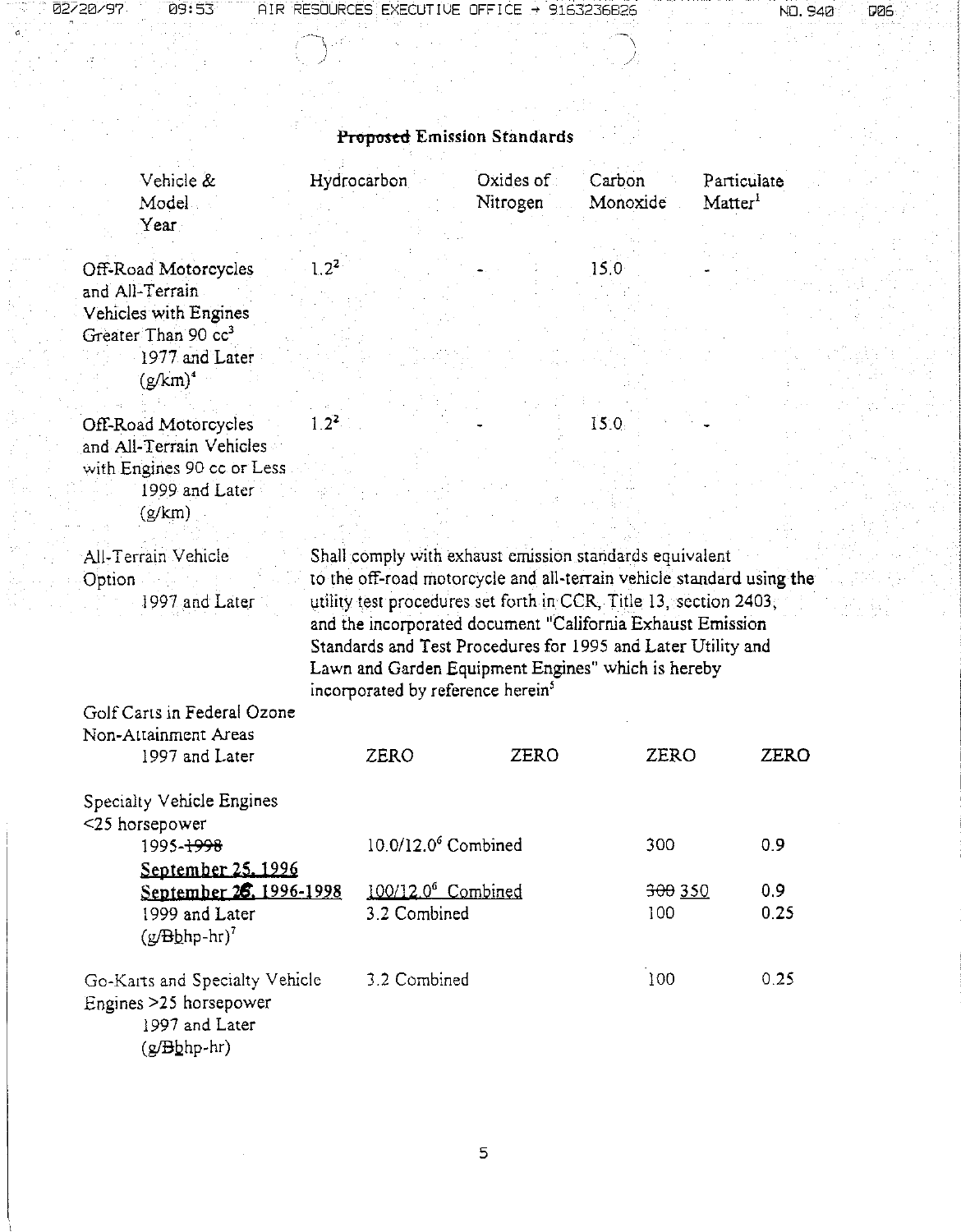ז כ

(c) .(1) The test procedures for determining certification and compliance with the standards for exhaust emissions from new off-road motorcycles, all-terrain vehicles, and golf carts are set forth in 'California Exhaust Emission Standards and Test Procedures for 1995 and Later Off-Highway Recreational Vehicles and Engines," adopted November 23, 1994, which incorporates by reference Subparts E and F, Title 40, Code of Federal Regulations. There are no emissions test procedures for golf carts."

(2) The test procedures for determining certification and compliance with the standards for exhaust emissions from new specialty vehicles and go-karts, and engines used in such vehicles, and all terrain vehicle engines (those engines utilizing the optional standards noted in (b) above) are set forth in "California Exhaust Emission Standards and Test Procedures for 1995 and Later Lawn and Garden and Utility Equipment Engines" adopted March 20, 1992, and last amended April 8, 1993.

(d) Compliance with a standard to be applied as a "corporate average" shall be determined as follows:

n<br>∑ (PROD) (STD)  $j-1$  $\mathbf{x}$  jx  $=$ STD.  $\overline{\mathbf{n}}$  $\sum$ (PROD)  $j=1$  JX  $j\times j\times j$ 

n = Off-road motorcycle and all-terrain vehicle engine families.

PROD<sub>js</sub> = Number of units in engine family j produced for sale in California in model year x.

 $STD_{jx}$  = The manufacturer designated HC exhaust emission standard for engine family j in model year x, which shall be determined by the manufacturer subject to the following conditions: (1) no individual engine family exhaust emission standard shall exceed 2.5 g/km, and (2) no engine family designation or engine family exhaust emission standard shall be amended in a model year after the engine family is certified for the model year, and (3) prior to sale or offering for sale in California, each engine family shall be certified in accordance with "California Exhaust Emission Standards and Test Procedures for 1995 and Later Off-Highway Recreational Vehicles and Engines" adopted November 23, 1994, and shall be required to meet the manufacturer's designated HC exhaust emission standard as a condition of the certification Executive Order. Prior to certification the manufacturer shall also submit estimated production volumes for each engine family to be offered for sale in California.

 $STD<sub>ca</sub> = A manufacturer's corporate average HC exhaust emissions from those California off-road$ motorcycles and all-terrain vehicles subject to the California corporate average HC exhaust emissions standard, as established by an Executive Order certifying the California production for the model year. This order must be obtained prior to the issuance of certification Executive Orders for individual engine families for the model year and shall include but not be limited to the following requirements: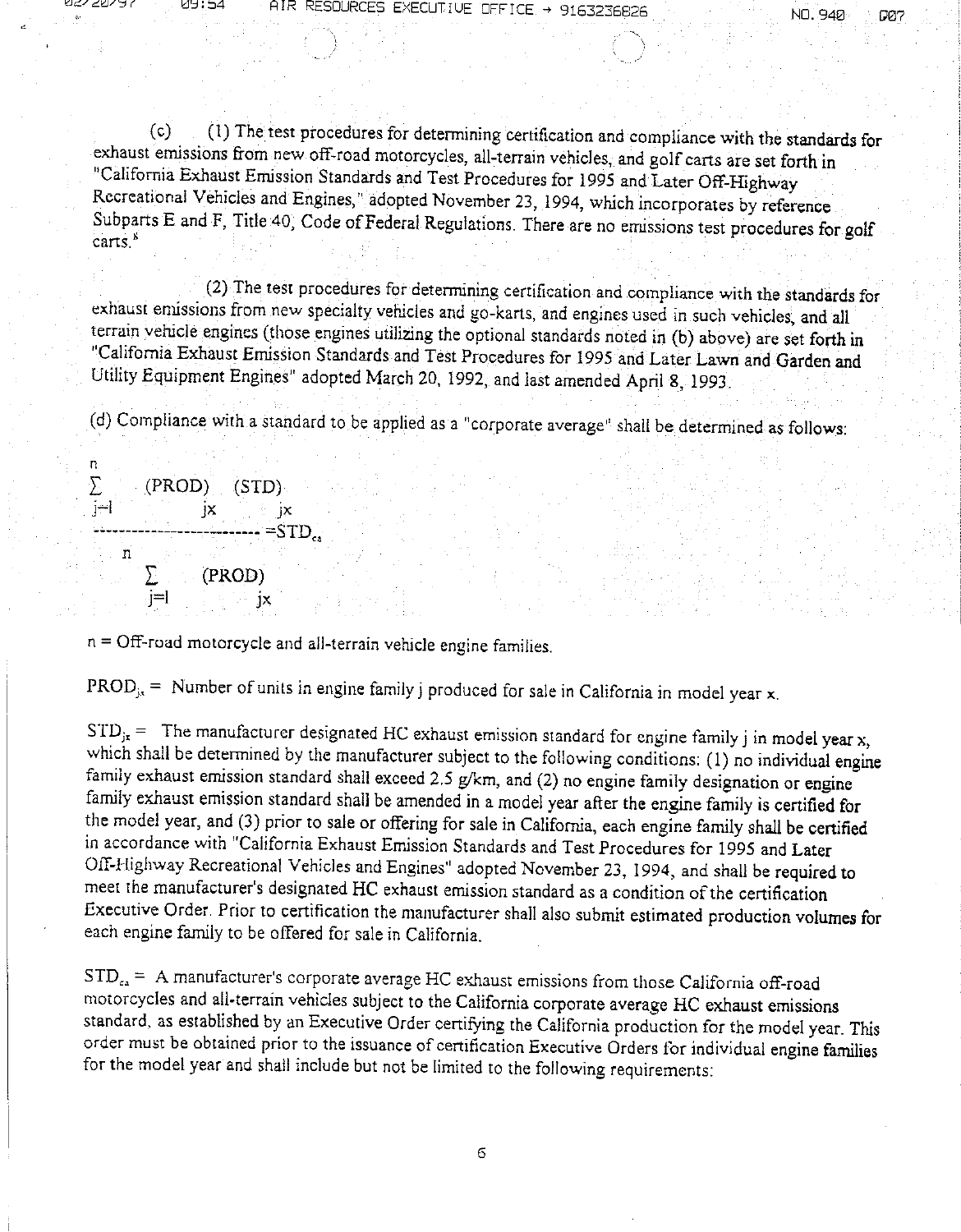777777

AIR RE

(1) During the manufacturer's production year, for each vehicle produced for sale in California, the manufacturer shall provide the following information to the Executive Officer within 30 days after the last day in each calendar quarter:

- (1) vehicle identification numbers and an explanation of the identification code if applicable;
- model number and engine size of vehicle;  $(n)$
- the total number of vehicles marketed and produced as non-competition vehicles for  $(iii)$ sale in California and their applicable designated emissions standards.

(2) The manufacturer's average HC exhaust emissions shall meet the corporate average standard at the end of the manufacturer's production for the model year.

(3) Production and sale of vehicles which result in non-compliance with the California standard for the model year shall cause a manufacturer to be subject to civil penalties, according to applicable provisions of the Health and Safety Code. All excess emissions resulting from non-compliance with the California standard shall be made up in the following model year.

(4) For a period of up to one year following the end of the model year, the manufacturer shall submit California sales and registration data as it becomes available, for each model.

(e) As an option to the standards set forth in section (b) above, exhaust emissions from 1997 and later all-terrain vehicle engines shall not exceed the equivalent to the off-road motorcycle and all-terrain vehicle standard using the utility test procedures set forth in "California Exhaust Emission Standards and Test Procedures for 1995 and Later Utility and Lawn and Garden Equipment Engines", adopted March 20, 1992, and last amended April 8, 1993, which is hereby incorporated by reference herein.

(f) (1) On or after January 1, 1995, no new engines shall be produced for sale to replace specialty vehicle engines, unless the engines comply with the emission standards in effect at the time of replacement.

(2) On or after January 1, 1997, no new engines greater than 90 cc shall be produced for sale to replace off-road motorcycles, all-terrain vehicles, go-karts and engines used in such vehicles, unless those engines comply with the emission control standards in effect at the time of replacement.

(3) On or after January 1, 1997, manufacturers shall not produce for sale in federal ozone non-attainment areas of California new, non-zero emission engines for golf carts.

(4) On or after January 1, 1999, no new engines 90 cc or less shall be produced for sale to replace off-road motorcycle and all-terrain vehicle engines, unless those engines comply with the emission control standards in effect at the time of replacement.

(g) The Executive Officer may find that any off-road motorcycles, all-terrain vehicles, specialty vehicles, go-karts or engines used in such vehicles certified to comply with California emission standards and test procedures for on-road or other off-road applications are in compliance with these regulations.